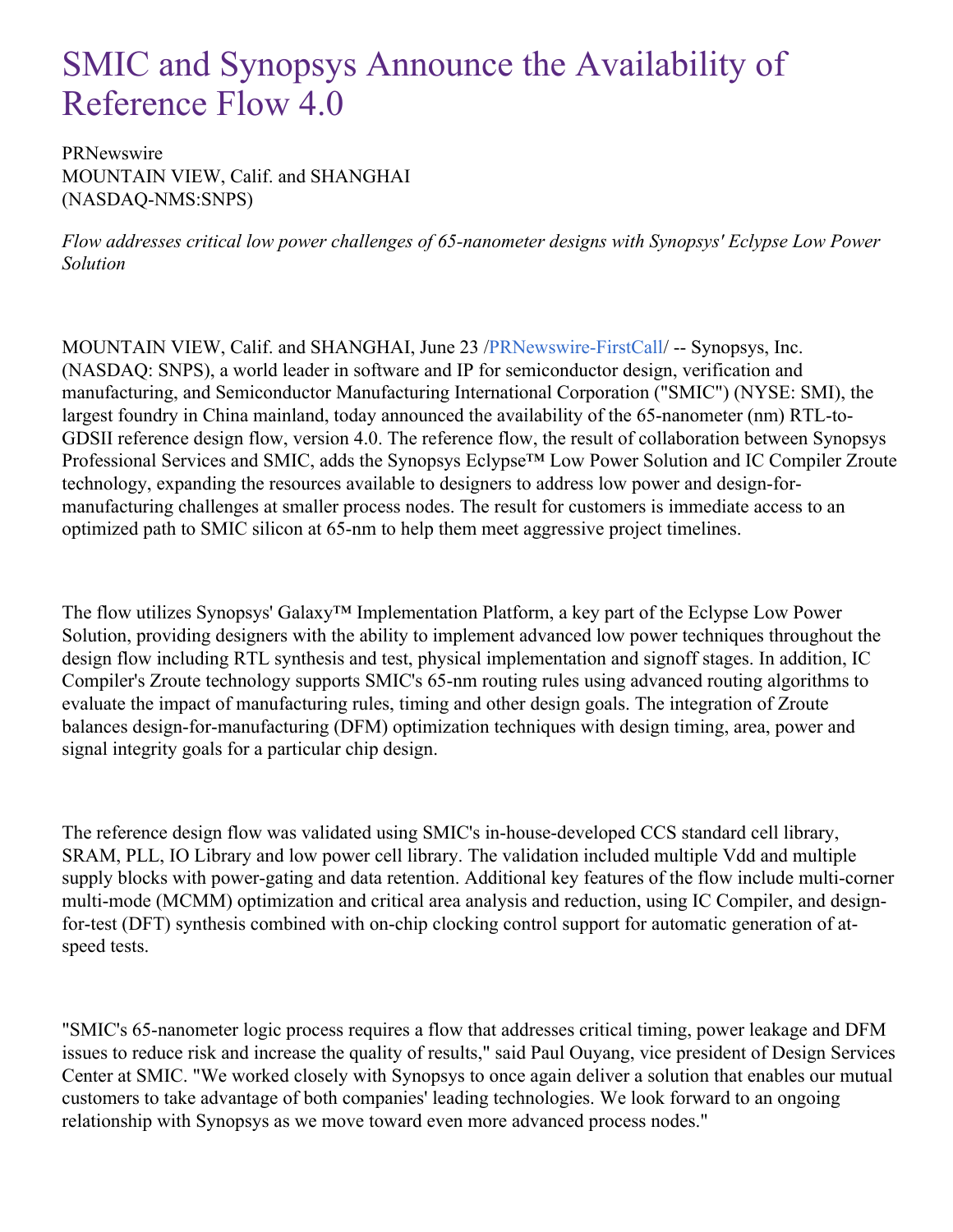"Synopsys works closely with our semiconductor foundry partners to enable our mutual customers to accelerate their designs into manufacturing," said Rich Goldman, vice president of Corporate Marketing and Strategic Alliances at Synopsys. "Our collaboration with SMIC gives IC engineering teams a proven reference flow to advance their SoC designs targeting SMIC's 65-nanometer process technology, leveraging Synopsys' low power and DFM technologies."

## **Availability**

The SMIC-Synopsys Reference Flow 4.0 is available now. For more information, please contact your SMIC account manager or send email to Design Services $@s$ mics.com.

### **About SMIC**

Semiconductor Manufacturing International Corporation (NYSE: SMI) is one of the leading semiconductor foundries in the world and the largest and most advanced foundry in Mainland China, providing integrated circuit (IC) foundry and technology services at 0.35um to 45nm. Headquartered in Shanghai, China, SMIC has a 300mm wafer fabrication facility (fab) and three 200mm wafer fabs in its Shanghai mega-fab, two 300mm wafer fabs in its Beijing mega-fab, a 200mm wafer fab in Tianjin, a 200mm fab under construction in Shenzhen, and an in-house assembly and testing facility in Chengdu. SMIC also has customer service and marketing offices in the U.S., Europe, and Japan, and a representative office in Hong Kong. In addition, SMIC manages and operates a 200mm wafer fab in Chengdu owned by Cension Semiconductor Manufacturing Corporation and a 300mm wafer fab in Wuhan owned by Wuhan Xinxin Semiconductor Manufacturing Corporation. For more information, please visit <http://www.smics.com>.

### **About Synopsys**

Synopsys, Inc. (NASDAQ: SNPS) is a world leader in electronic design automation (EDA), supplying the global electronics market with the software, intellectual property (IP) and services used in semiconductor design and manufacturing. Synopsys' comprehensive, integrated portfolio of implementation, verification, IP, manufacturing and field-programmable gate array (FPGA) solutions helps address the key challenges designers and manufacturers face today, such as power and yield management, software-to-silicon verification and time-to-results. These technology-leading solutions help give Synopsys customers a competitive edge in bringing the best products to market quickly while reducing costs and schedule risk. Synopsys is headquartered in Mountain View, California, and has more than 80 offices located throughout North America, Europe, Japan, Asia and India. Visit Synopsys online at [http://www.synopsys.com](http://www.synopsys.com/).

Synopsys, Eclypse, and Galaxy are registered trademarks or trademarks of Synopsys, Inc. Any other trademarks or registered trademarks mentioned in this release are the intellectual property of their respective owners.